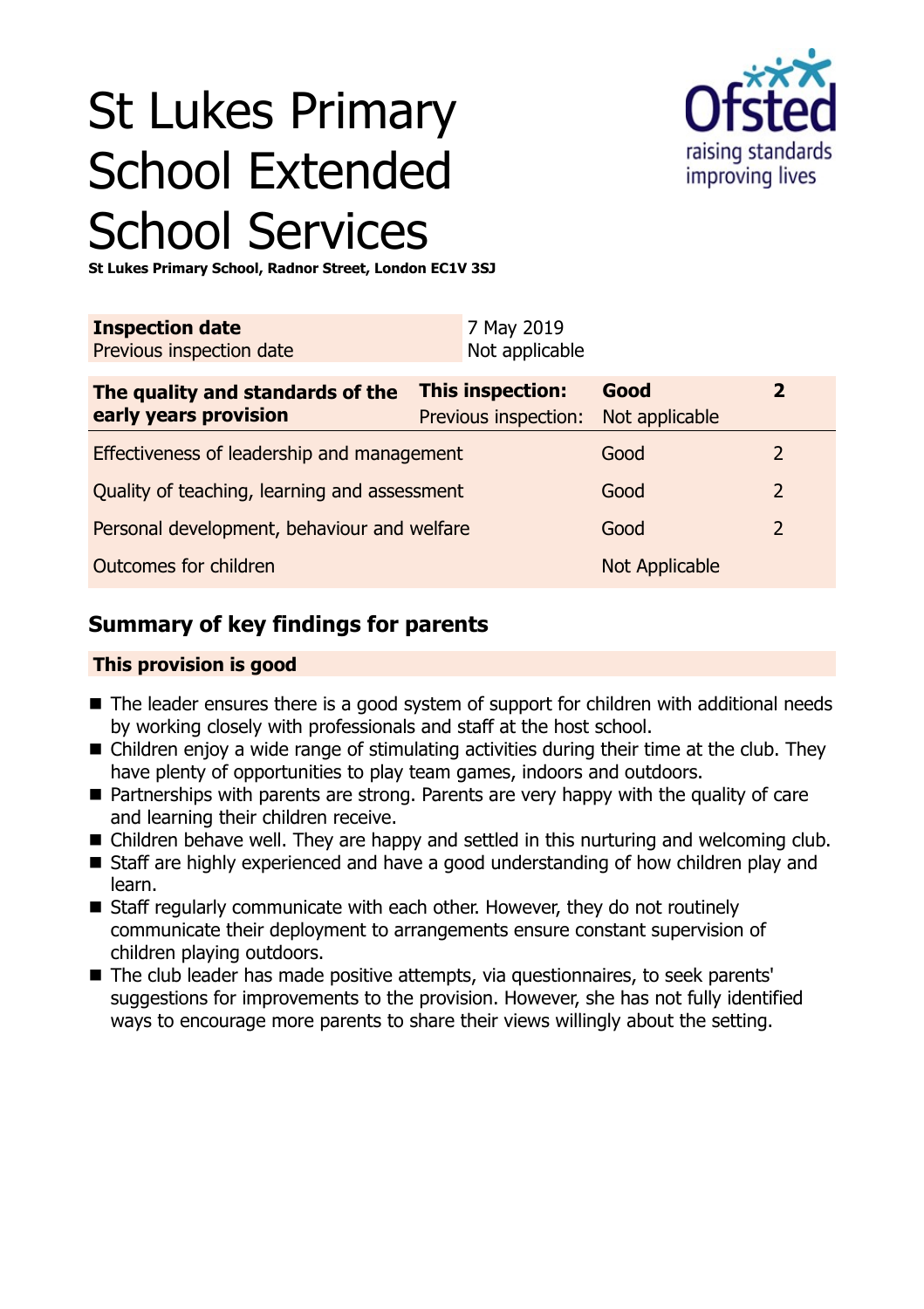## **What the setting needs to do to improve further**

#### **To further improve the quality of the early years provision the provider should:**

- improve communication between staff to ensure children playing outdoors are supervised at all times
- continue to identify ways to encourage more parents to share their suggestions for future improvements to the setting.

#### **Inspection activities**

- The inspector observed interactions between staff and children during the session.
- $\blacksquare$  The inspector spoke to parents to gain their views.
- The inspector sampled a range of the setting's policies, procedures and staff files.
- $\blacksquare$  The inspector spoke to staff and children at appropriate times.
- $\blacksquare$  The inspector sampled children's files.
- The inspector observed school collection arrangements for younger children at the setting.

#### **Inspector**

Olivia Awolola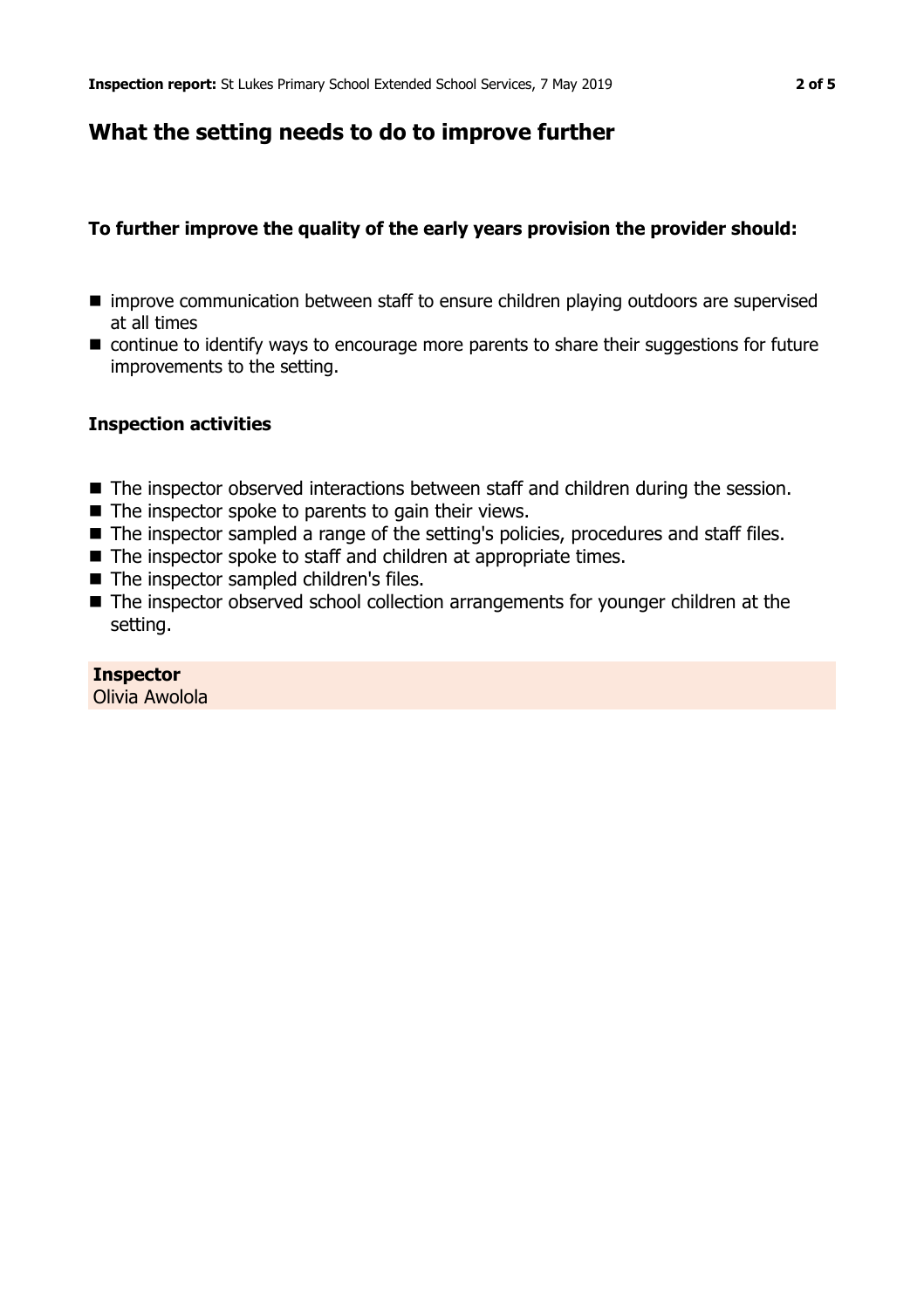# **Inspection findings**

#### **Effectiveness of leadership and management is good**

Safeguarding is effective. All staff know what constitutes possible abuse. They know the procedures to follow should they have concerns about a child. Staff receive regular supervision, induction and training. The manager ensures staff have access to professional development. Hence, some staff have been given additional responsibilities that reflect their strengths and skills. The leader has accurately evaluated the setting's strengths and areas for improvement. She has plans for future improvement, which include increasing opportunities for children to learn more about the local area. The leader has a close working relationship with teaching staff at the school. This helps to support the development and progress of the children, and incorporate aspects of the early years foundation stage curriculum for younger children. The leader is competent in her role. She manages the staff, and needs of children, well. The responsible persons have ensured all necessary recruitment and suitability checks are in place. Hence, despite non-disclosure of the leader's appointment to Ofsted, there are no concerns about the impact of this on the safety and well-being of children.

#### **Quality of teaching, learning and assessment is good**

Staff are good role models for the children, who enjoy lots of warm and beneficial conversations with staff. Children have plenty of opportunities to develop their small- and large-muscle skills. Indoors, they enjoy arts and crafts. They use play dough and technology, and enjoy construction and role play. They read books, and draw and paint. Children with additional needs receive targeted one-to-one supervision and support. Staff model communication well, using communication aids, such as visual cards, where necessary. Therefore, all children, particularly those with identified communication difficulties, are able to express their wishes and feelings confidently. Children state that they enjoy their time at the club and their favourite activities include cooking and playing on the trampoline.

#### **Personal development, behaviour and welfare are good**

Children behave well at the setting. They show a good understanding of how to keep themselves safe by lining up and taking turns on outdoor equipment. Therefore, the atmosphere at the club is happy and calm. Staff ensure there are clear boundaries and expectations of behaviour in place. As a result, children show respect for each other, staff, toys and resources. Children understand the importance of good personal hygiene. They are routinely encouraged to wash their hands after playing and before mealtimes. Younger children confidently explain why hand washing is important and say, 'It helps stop germs'. Older children enjoy taking care of younger children, and reassure and look out for them. Staff encourage children to take responsibility, for example by helping to set the table for meals. Children enjoy plenty of opportunities to learn about other cultures. For example, they made lanterns for Chinese New Year and looked at costumes for Diwali.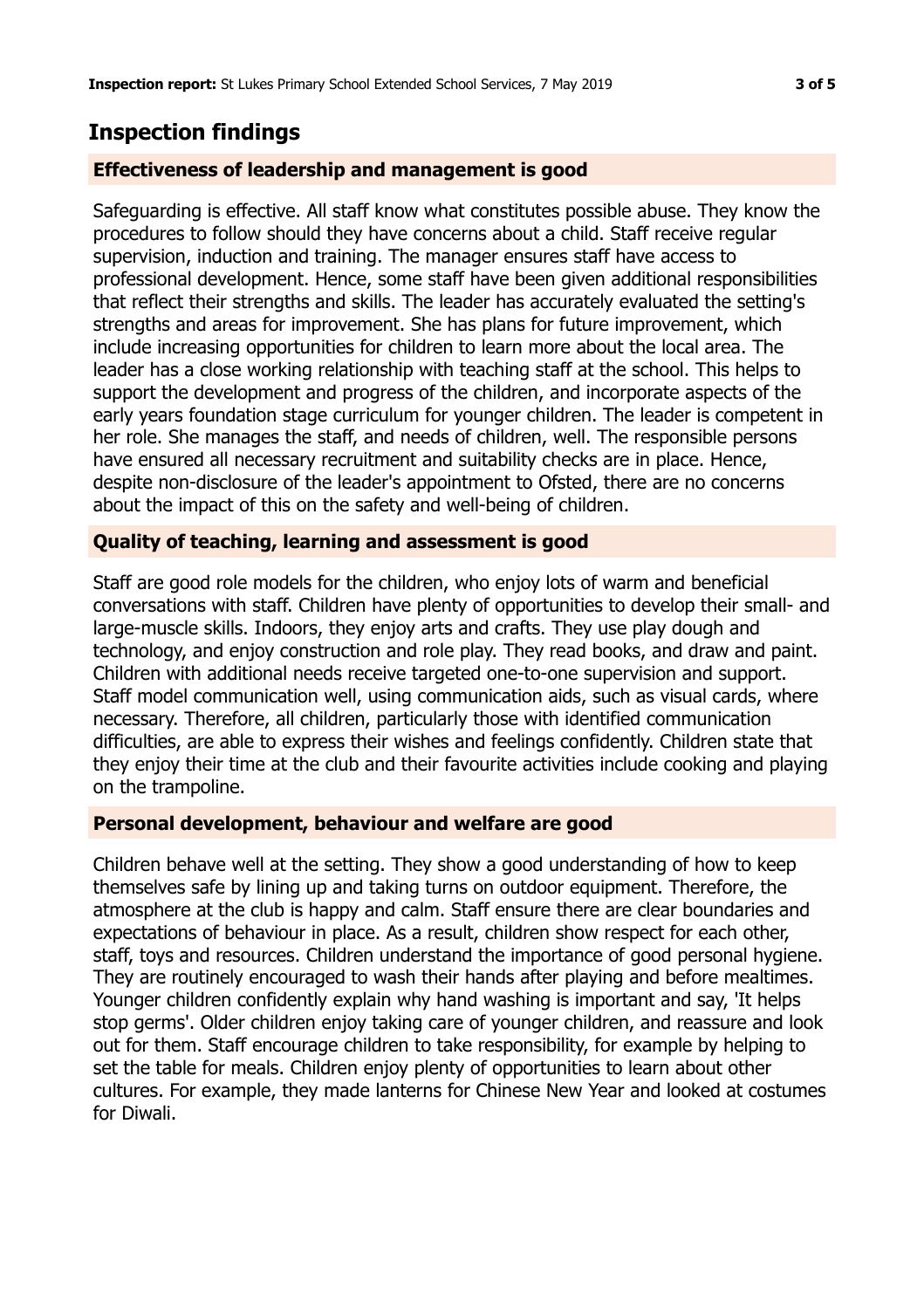## **Setting details**

| Unique reference number                             | EY543535                                                                             |  |
|-----------------------------------------------------|--------------------------------------------------------------------------------------|--|
| <b>Local authority</b>                              | Islington                                                                            |  |
| <b>Inspection number</b>                            | 10089966                                                                             |  |
| <b>Type of provision</b>                            | Childcare on non-domestic premises                                                   |  |
| <b>Registers</b>                                    | Early Years Register, Compulsory Childcare<br>Register, Voluntary Childcare Register |  |
| Day care type                                       | Out-of-school day care                                                               |  |
| <b>Age range of children</b>                        | $3 - 11$                                                                             |  |
| <b>Total number of places</b>                       | 20                                                                                   |  |
| Number of children on roll                          | 30                                                                                   |  |
| Name of registered person                           | Highbury Roundhouse Association Limited                                              |  |
| <b>Registered person unique</b><br>reference number | RP520975                                                                             |  |
| <b>Date of previous inspection</b>                  | Not applicable                                                                       |  |
| <b>Telephone number</b>                             | 02073595916                                                                          |  |

St Lukes Primary School Extended School Services registered in 2017 and is located in the London Borough of Islington. The club opens Monday to Friday, from 3.30pm to 6pm, during term time. There are three members of staff. Of these, one holds a childcare qualification at level 6, and one holds level 5.

This inspection was carried out by Ofsted under sections 49 and 50 of the Childcare Act 2006 on the quality and standards of provision that is registered on the Early Years Register. The registered person must ensure that this provision complies with the statutory framework for children's learning, development and care, known as the early years foundation stage.

Any complaints about the inspection or the report should be made following the procedures set out in the quidance *Complaints procedure: raising concerns and making* complaints about Ofsted, which is available from Ofsted's website: www.ofsted.gov.uk. If you would like Ofsted to send you a copy of the guidance, please telephone 0300 123 4234, or email [enquiries@ofsted.gov.uk.](mailto:enquiries@ofsted.gov.uk)